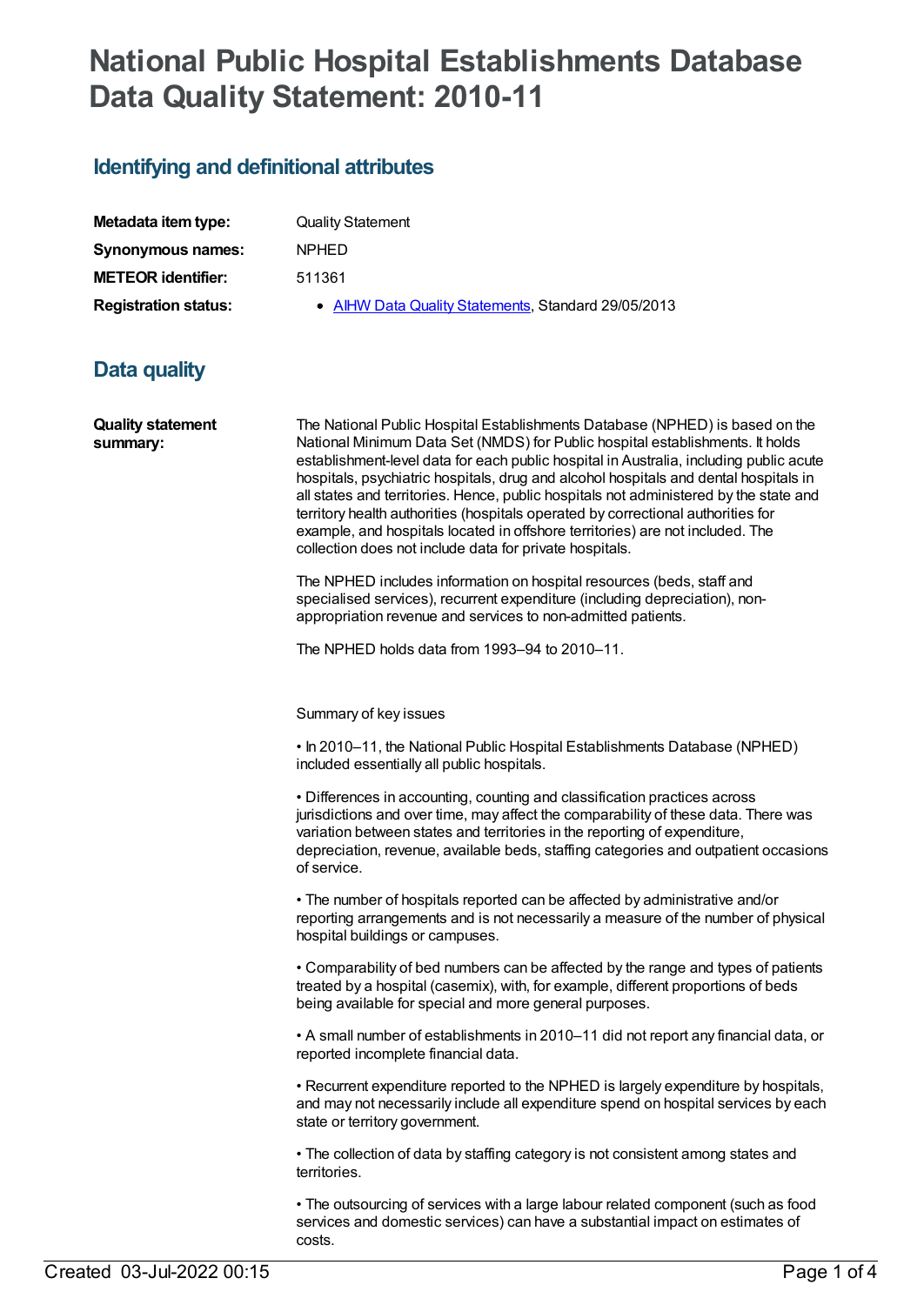| Institutional environment: | The Australian Institute of Health and Welfare (AIHW) is a major national agency set<br>up by the Australian Government under the Australian Institute of Health and<br>Welfare Act 1987 to provide reliable, regular and relevant information and statistics<br>on Australia's health and welfare. It is an independent statutory authority<br>established in 1987, governed by a management board, and accountable to the<br>Australian Parliament through the Health and Ageing portfolio. |
|----------------------------|-----------------------------------------------------------------------------------------------------------------------------------------------------------------------------------------------------------------------------------------------------------------------------------------------------------------------------------------------------------------------------------------------------------------------------------------------------------------------------------------------|
|                            | The AIHW aims to improve the health and wellbeing of Australians through better<br>health and welfare information and statistics. It collects and reports information on a<br>wide range of topics and issues, ranging from health and welfare expenditure,<br>hospitals, disease and injury, and mental health, to ageing, homelessness,<br>disability and child protection.                                                                                                                 |
|                            | The Institute also plays a role in developing and maintaining national metadata<br>standards. This work contributes to improving the quality and consistency of<br>national health and welfare statistics. The Institute works closely with governments<br>and non-government organisations to achieve greater adherence to these<br>standards in administrative data collections to promote national consistency and<br>comparability of data and reporting.                                 |
|                            | One of the main functions of the AIHW is to work with the states and territories to<br>improve the quality of administrative data and, where possible, to compile national<br>datasets based on data from each jurisdiction, to analyse these datasets and<br>disseminate information and statistics.                                                                                                                                                                                         |
|                            | The Australian Institute of Health and Welfare Act 1987, in conjunction with<br>compliance to the Privacy Act 1988, (Commonwealth) ensures that the data<br>collections managed by the AIHW are kept securely and under the strictest<br>conditions with respect to privacy and confidentiality.                                                                                                                                                                                              |
|                            | For further information see the AIHW website <www.aihw.gov.au></www.aihw.gov.au>                                                                                                                                                                                                                                                                                                                                                                                                              |
|                            | Data for the NPHED was supplied to the AIHW by state and territory health<br>authorities under the terms of the National Health Information Agreement (see the<br>following link).                                                                                                                                                                                                                                                                                                            |
|                            | <http: 182135="" content="" index.phtml="" itemld=""></http:>                                                                                                                                                                                                                                                                                                                                                                                                                                 |
|                            | The state and territory health authorities received these data from public and<br>private hospitals as stated below. States and territories use these data for service<br>planning, monitoring and internal and public reporting. Hospitals may be required to<br>provide data to states and territories through a variety of administrative<br>arrangements, contractual requirements or legislation.                                                                                        |
| <b>Timeliness:</b>         | The reference period for this data set is 2010-11.                                                                                                                                                                                                                                                                                                                                                                                                                                            |
|                            | States and territories provided a first version of 2010-11 data to the AIHW at the<br>end of December 2011. These data were reported on 30 April 2012. Data<br>provision and publication were in accordance with agreed timetables.                                                                                                                                                                                                                                                           |
| <b>Accessibility:</b>      | The AIHW provides a variety of products that draw upon the NPHED. These include<br>the Australian hospital statistics suite of products with associated Excel tables,<br>which can be accessed on the AIHW website:                                                                                                                                                                                                                                                                           |
|                            | <http: hospitals="" www.aihw.gov.au=""></http:>                                                                                                                                                                                                                                                                                                                                                                                                                                               |
| Interpretability:          | Metadata information for the National Minimum Data Sets that are the basis for the<br>AIHW National Hospital Databases and for the National Healthcare Agreement<br>Performance Indicator 'Healthcare-associated Staphylococcus aureus (including<br>Methicillin Resistant Staphylococcus aureus (MRSA)) bacteraemia in acute care<br>hospitals' are published in the AIHW's online metadata repository-METeOR, and<br>the National health data dictionary.                                   |
|                            | METeOR and the National health data dictionary can be accessed on the AIHW<br>website:                                                                                                                                                                                                                                                                                                                                                                                                        |
|                            |                                                                                                                                                                                                                                                                                                                                                                                                                                                                                               |
|                            | <http: ?id="6442468385" publication-detail="" www.aihw.gov.au=""></http:>                                                                                                                                                                                                                                                                                                                                                                                                                     |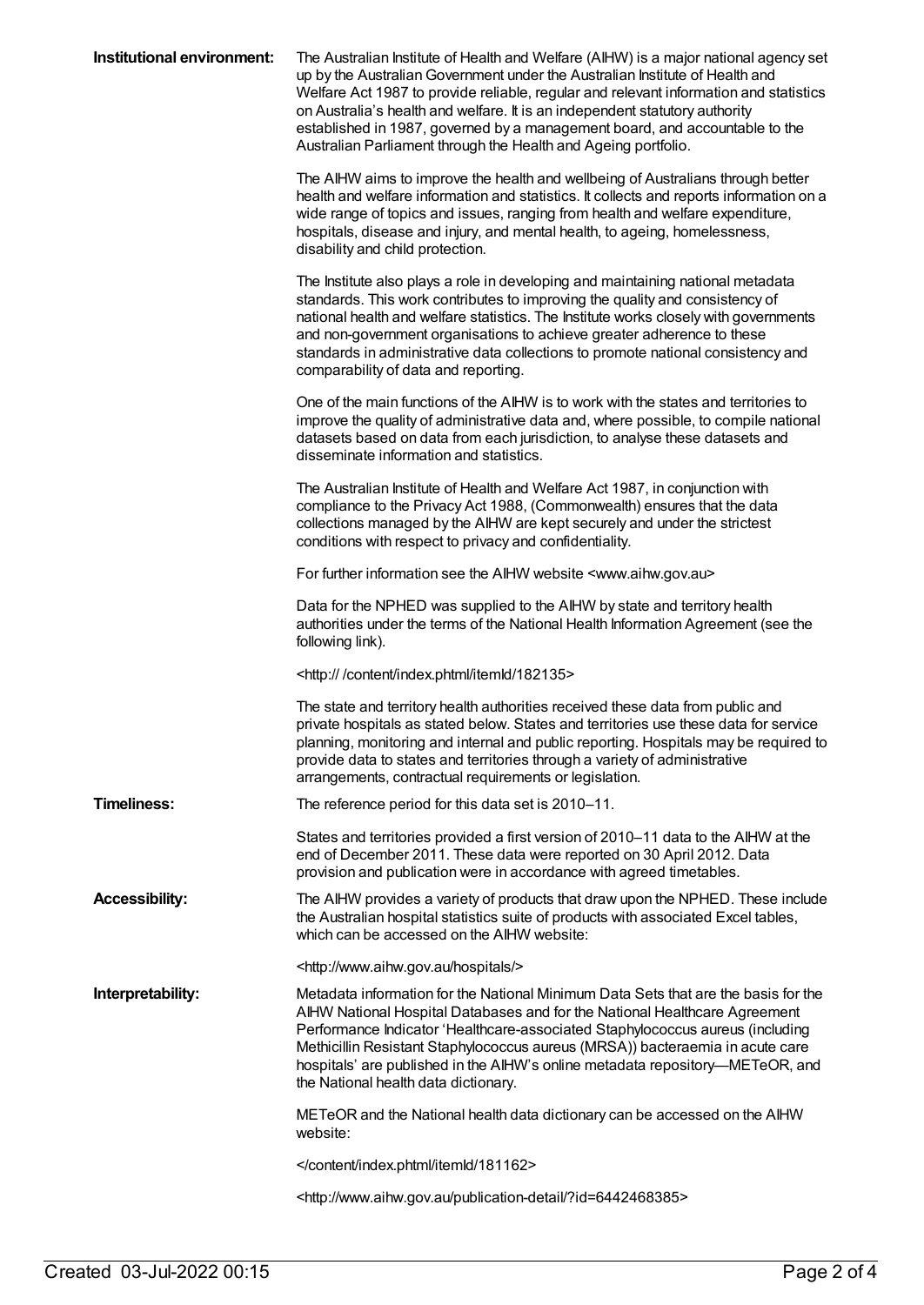| <b>Relevance:</b> | The purpose of the NPHED is to collect information on the characteristics of public<br>hospitals and summary information on non-admitted services provided by them.<br>The scope is public hospitals in Australia, including public acute hospitals,<br>psychiatric hospitals, drug and alcohol hospitals and dental hospitals in all states<br>and territories. The collection covers hospitals within the jurisdiction of the state and<br>territory health authorities. Hence, public hospitals not administered by the state<br>and territory health authorities (hospitals operated by correctional authorities for<br>example, and hospitals located in offshore territories) are not included. The<br>collection does not include data for private hospitals. |
|-------------------|----------------------------------------------------------------------------------------------------------------------------------------------------------------------------------------------------------------------------------------------------------------------------------------------------------------------------------------------------------------------------------------------------------------------------------------------------------------------------------------------------------------------------------------------------------------------------------------------------------------------------------------------------------------------------------------------------------------------------------------------------------------------|
|                   | The NPHED is the source for two NHA indicators and for other nationally reported<br>statistics on public hospital resources and non-admitted patient activity.                                                                                                                                                                                                                                                                                                                                                                                                                                                                                                                                                                                                       |
| <b>Accuracy:</b>  | States and territories are primarily responsible for the quality of the data they<br>provide. However, the AIHW undertakes extensive validations on receipt of data.<br>Data are checked for valid values, logical consistency and historical consistency.<br>Where possible, data in individual data sets are checked with data from other data<br>sets. Potential errors are queried with jurisdictions, and corrections and<br>resubmissions may be made in response to these edit queries. The AIHW does not<br>adjust data to account for possible data errors or missing or incorrect values,<br>except as stated.                                                                                                                                             |
|                   | Although there are national standard for public hospital establishments data,<br>differences in financial accounting, counting and classification practices across<br>jurisdictions may affect the comparability of these data.                                                                                                                                                                                                                                                                                                                                                                                                                                                                                                                                      |
|                   | The number of hospitals reported can be affected by administrative and/or<br>reporting arrangements and is not necessarily a measure of the number of physical<br>hospital buildings or campuses.                                                                                                                                                                                                                                                                                                                                                                                                                                                                                                                                                                    |
|                   | There was variation between states and territories in the reporting of expenditure,<br>depreciation, available beds, staffing categories and outpatient occasions of<br>service.                                                                                                                                                                                                                                                                                                                                                                                                                                                                                                                                                                                     |
|                   | A small number of establishments in 2010–11 did not report any financial data, or<br>reported incomplete financial data.                                                                                                                                                                                                                                                                                                                                                                                                                                                                                                                                                                                                                                             |
|                   | Recurrent expenditure reported to the NPHED is largely expenditure by hospitals,<br>and may not necessarily include all expenditure spend on hospital services by each<br>state or territory government.                                                                                                                                                                                                                                                                                                                                                                                                                                                                                                                                                             |
|                   | The collection of data by staffing category is not consistent among states and<br>territories.                                                                                                                                                                                                                                                                                                                                                                                                                                                                                                                                                                                                                                                                       |
|                   | The outsourcing of services with a large labour related component (such as food<br>services and domestic services) can have a substantial impact on estimates of<br>costs.                                                                                                                                                                                                                                                                                                                                                                                                                                                                                                                                                                                           |
|                   | Comparability of bed numbers can be affected by the range and types of patients<br>treated by a hospital (casemix), with, for example, different proportions of beds<br>being available for special and more general purposes.                                                                                                                                                                                                                                                                                                                                                                                                                                                                                                                                       |
|                   | States and territories may differ in the extent to which non-admitted services are<br>provided in non-hospital settings that are beyond the scope of the NPHED.                                                                                                                                                                                                                                                                                                                                                                                                                                                                                                                                                                                                      |
|                   | For 2010-11, coverage of the NPHED was essentially complete.                                                                                                                                                                                                                                                                                                                                                                                                                                                                                                                                                                                                                                                                                                         |
|                   |                                                                                                                                                                                                                                                                                                                                                                                                                                                                                                                                                                                                                                                                                                                                                                      |
|                   |                                                                                                                                                                                                                                                                                                                                                                                                                                                                                                                                                                                                                                                                                                                                                                      |